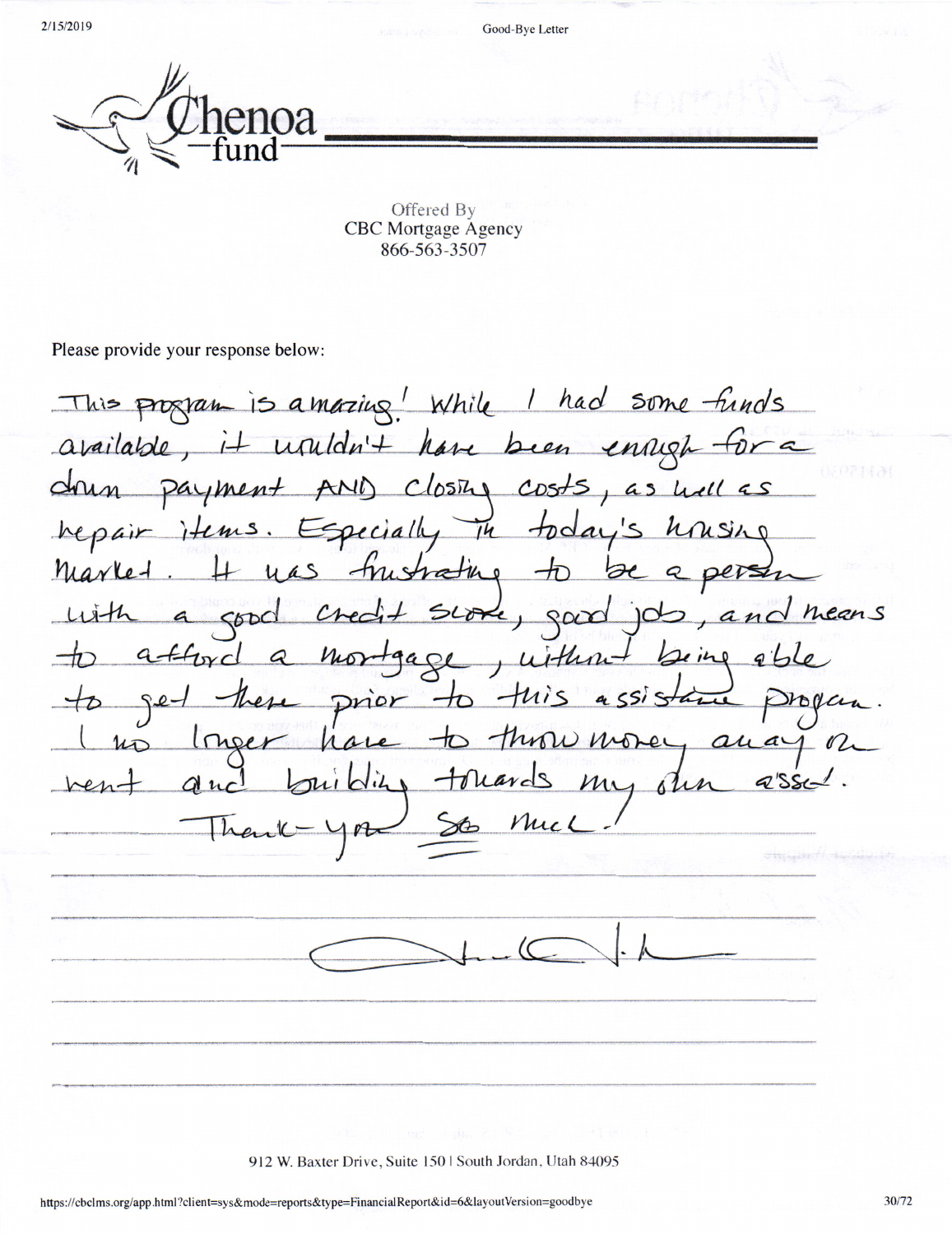2/27/2019

Good-Bye Letter



Offered By CBC Mortgage Agency 866-563-3507

Please provide your response below:

nit your help we couldn't have made<br>down Payment So you helped our<br>a come true to own our own house. rent

912 W. Baxter Drive, Suite 150 | South Jordan, Utah 84095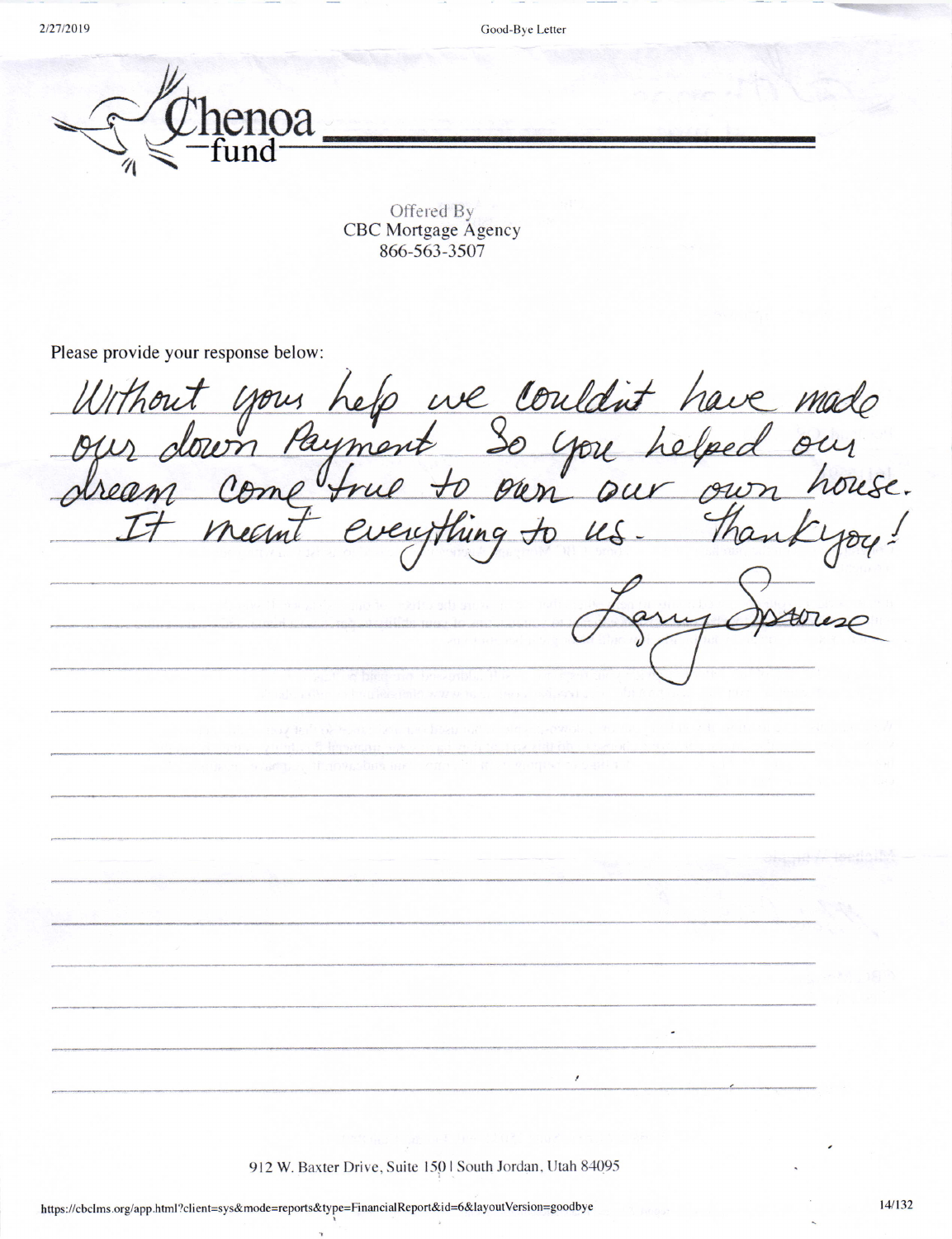#### K apuanani

## Portland, OR

The Chenoa program allowed me to purchase my first home. I searched several different programs for assistance and the Chenoa program had everything I needed to qualify for their assistance.

### -Kapuanani

ora (

The contract the enterty distributed through the